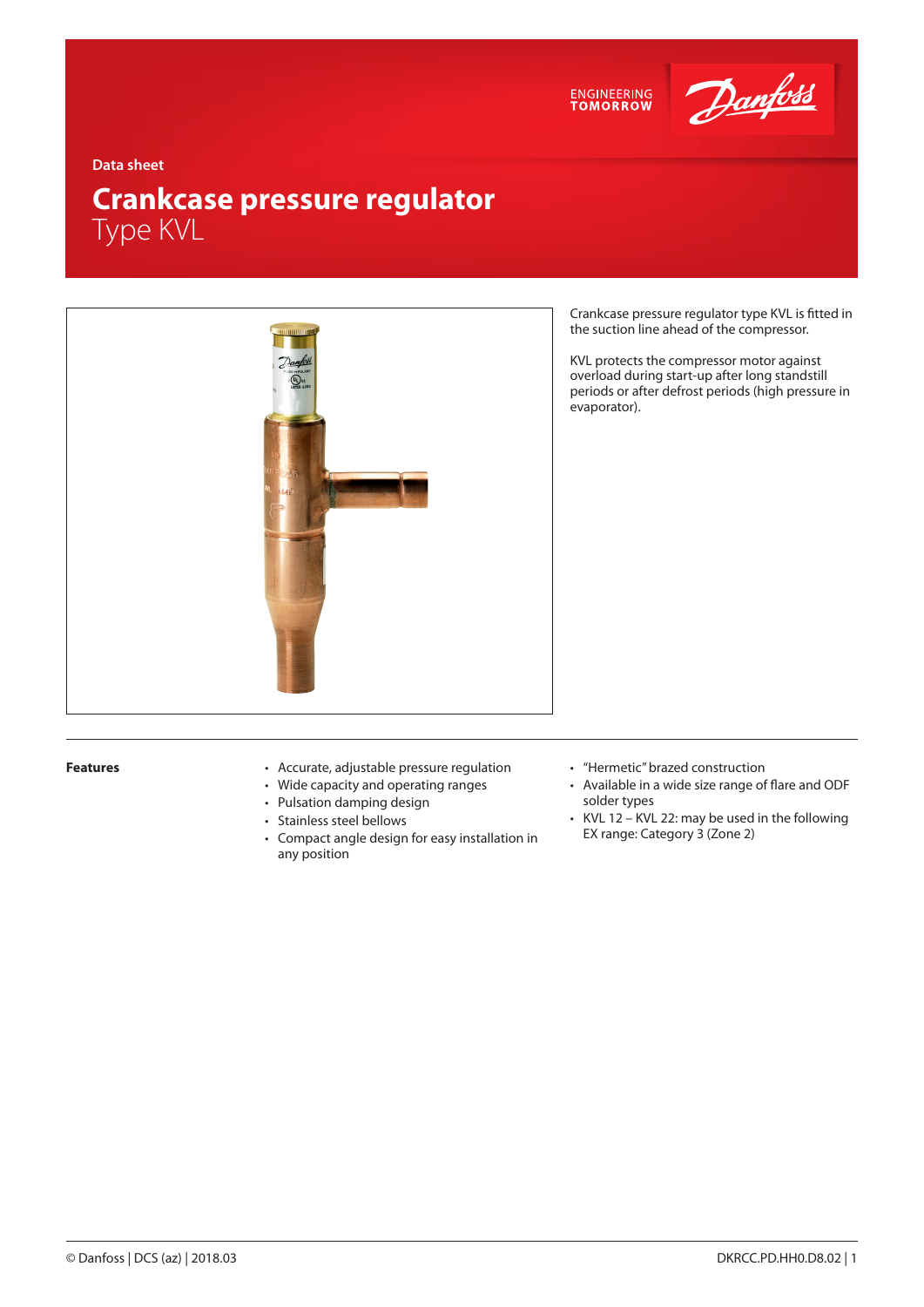

### **Data sheet** | **Crankcase pressure regulator, type KVL**

**Approvals** UL LISTED, file SA7200 EAN

# **Technical data**

| Refrigerants                                                                                                                         | R22, R1270*, R134a, R290*, R404A, R407A, R407C, R407F, R448A, R449A,<br>R450A, R452A, R507A, R513A, R600*, R600a*<br>* KVL 12 - KVL 22 only |
|--------------------------------------------------------------------------------------------------------------------------------------|---------------------------------------------------------------------------------------------------------------------------------------------|
| Regulating range                                                                                                                     | $0.2 - 6$ bar                                                                                                                               |
|                                                                                                                                      | Factory setting $= 2$ bar                                                                                                                   |
| Maximum working pressure                                                                                                             | $PS/MWP = 18$ bar                                                                                                                           |
| Maximum test pressure                                                                                                                | $Pe = 19.8$ bar                                                                                                                             |
| Medium temperature range                                                                                                             | $-60 - 130$ °C                                                                                                                              |
| Maximum P-band                                                                                                                       | KVL 12 - 22: 2 bar                                                                                                                          |
|                                                                                                                                      | KVL 28 - 35: 1.5 bar                                                                                                                        |
| K <sub>y</sub> -value <sup>1</sup> ) with maximum P-band                                                                             | KVL 12 – 22: 3.2 m <sup>3</sup> /h                                                                                                          |
|                                                                                                                                      | KVL 28 – 35: 8.0 m <sup>3</sup> /h                                                                                                          |
| $\mathcal{D} = \{ \mathcal{D} \mid \mathcal{D} \in \mathcal{D} \mid \mathcal{D} \in \mathcal{D} \mid \mathcal{D} \in \mathcal{D} \}$ |                                                                                                                                             |

<sup>1</sup>) The K<sub>v</sub> value is the flow of water in [m<sup>3</sup> / h] at a pressure drop across valve of 1 bar,  $\rho$  = 1000 kg / m<sup>3</sup>

This product (KVL 12 – KVL 22) is evaluated for R290, R600, R600a, R1270 by ignition source assessment in accordance with standard EN13463-1.

For complete list of approved refrigerants, visit www.products.danfoss.com and search for individual code numbers, where refrigerants are listed as part of technical data.

**Ordering**



| Type          |            |       | Rated capacity <sup>1</sup> )<br><b>IkW1</b> |              | <b>Flare</b><br>connection $2$ ) |                          | Code no.                 | Solder ODF               |                          | Code no. |  |
|---------------|------------|-------|----------------------------------------------|--------------|----------------------------------|--------------------------|--------------------------|--------------------------|--------------------------|----------|--|
|               | <b>R22</b> | R134a | R404A/<br><b>R507</b>                        | <b>R407C</b> | [in]                             | [mm]                     |                          | [in]                     | [mm]                     |          |  |
| <b>KVL12</b>  | 7.1        | 5.3   | 6.3                                          | 6.4          | $\frac{1}{2}$                    | 12                       | 034L0041                 | 1/2                      | -                        | 034L0043 |  |
|               | 7.1        | 5.3   | 6.3                                          | 6.4          | -                                |                          |                          | $\overline{\phantom{0}}$ | 12                       | 034L0048 |  |
| <b>KVL 15</b> | 7.1        | 5.3   | 6.3                                          | 6.5          | $^{5}/_{8}$                      | 16                       | 034L0042                 | 5/8                      | 16                       | 034L0049 |  |
| <b>KVL 22</b> | 7.1        | 5.3   | 6.3                                          | 6.5          | -                                |                          |                          | $^{7}/_8$                | 22                       | 034L0045 |  |
| <b>KVL 28</b> | 17.8       | 13.2  | 15.9                                         | 16.4         | $\overline{\phantom{0}}$         | $\overline{\phantom{0}}$ |                          | $1^{1}/_{8}$             | $\overline{\phantom{0}}$ | 034L0046 |  |
|               | 17.8       | 13.2  | 15.9                                         | 16.4         | -                                | $\overline{\phantom{0}}$ | $\overline{\phantom{0}}$ | $\overline{\phantom{0}}$ | 28                       | 034L0051 |  |
| <b>KVL 35</b> | 17.8       | 13.2  | 15.9                                         | 16.4         | -                                |                          | -                        | $1^{3}/8$                | 35                       | 034L0052 |  |

1 ) Rated capacity is the regulator capacity at:

suction temperature  $t_s = -10$   $^{\circ}$ C

condensing temperature  $t_c = 25 \text{ °C}$ 

pressure drop in regulator Δp = 0.2 bar

To select the product for other conditions or refrigerants, use Danfoss Coolselector®2.

2 ) KVL supplied without flare nuts. Separate flare nuts can be supplied:

 1 ⁄2 in / 12 mm, code no. 011L1103 5 ⁄8 in / 16 mm, code no. 011L1167

The connection dimensions chosen must not be too small, as gas velocities in excess of 40 m / s at the inlet of the regulator can result in flow noise.

#### **REACH requirements**

All Danfoss products fulfill the requirements in REACH.

One of the obligations in REACH is to inform customers about presence of Candidate list substances if any, we hereby inform you about one substance on the candidate list: an O-ring used in this product contains Diisopentylphthalat (CAS no: 605-50-5) in a concentration above 0.1% w/w.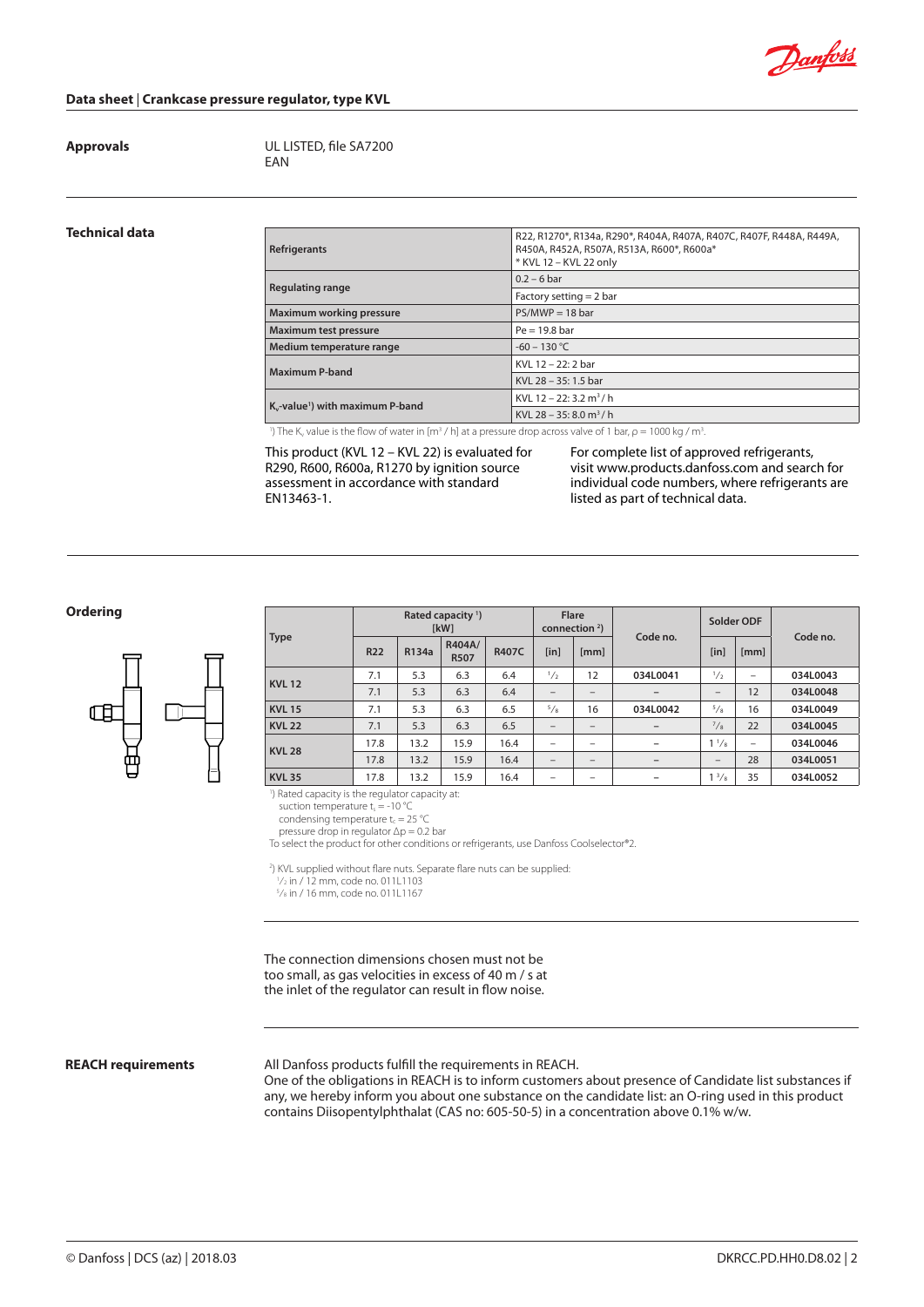

**R22**

# **Data sheet** | **Crankcase pressure regulator, type KVL**

# **Capacity Max. regulator capacity Qe <sup>1</sup> )**

| <b>Type</b>                   | Pressure<br>drop in<br>regulator<br>$\Delta p$ | <b>Maximum</b><br>suction<br>pressure<br>PS | Capacity $Q_e$ in [kW] at suction temperature t, after the regulator [ $°C$ ] |       |                          |                          |                          |                          |                          |                          |                          |                          |                          |
|-------------------------------|------------------------------------------------|---------------------------------------------|-------------------------------------------------------------------------------|-------|--------------------------|--------------------------|--------------------------|--------------------------|--------------------------|--------------------------|--------------------------|--------------------------|--------------------------|
|                               | [bar]                                          | [bar]                                       | $-35$                                                                         | $-30$ | $-25$                    | $-20$                    | $-15$                    | $-10$                    | $-5$                     | $\pmb{0}$                | 5                        | 10                       | 15                       |
|                               | 0.1                                            | $\mathbf{1}$                                | 1.9                                                                           | 1.2   | $\overline{\phantom{0}}$ | $\overline{\phantom{0}}$ | $\overline{\phantom{0}}$ | $\overline{\phantom{0}}$ | $\overline{a}$           | $\overline{\phantom{0}}$ | $\overline{\phantom{0}}$ | $\overline{\phantom{0}}$ | $\overline{\phantom{0}}$ |
|                               | 0.1                                            | $\overline{2}$                              | 3.0                                                                           | 3.3   | 3.1                      | 2.1                      | 0.2                      | $\overline{\phantom{0}}$ | $\overline{\phantom{a}}$ | $\overline{a}$           | $\overline{\phantom{0}}$ | $\overline{\phantom{0}}$ | $\overline{\phantom{0}}$ |
|                               | 0.1                                            | 3                                           | 3.0                                                                           | 3.3   | 3.7                      | 4.1                      | 4.0                      | 2.2                      | $\overline{a}$           | $\overline{a}$           | $\overline{a}$           | $\overline{a}$           | $\overline{a}$           |
|                               | 0.1                                            | $\overline{4}$                              | 3.0                                                                           | 3.3   | 3.7                      | 4.1                      | 4.6                      | 5.0                      | 3.9                      | 0.1                      | $\overline{\phantom{0}}$ | $\overline{a}$           | $\overline{a}$           |
|                               | 0.1                                            | 5                                           | 3.0                                                                           | 3.3   | 3.7                      | 4.1                      | 4.6                      | 5.0                      | 5.5                      | 5.2                      | 1.0                      | $\qquad \qquad -$        | $\overline{\phantom{0}}$ |
|                               | 0.1                                            | 6                                           | 3.0                                                                           | 3.3   | 3.7                      | 4.1                      | 4.6                      | 5.0                      | 5.5                      | 6.0                      | 6.2                      | 1.3                      |                          |
|                               | 0.2                                            | $\mathbf{1}$                                | 2.6                                                                           | 1.7   | $\overline{\phantom{0}}$ | $\overline{\phantom{a}}$ | $\overline{\phantom{a}}$ | $\overline{\phantom{a}}$ | $\overline{\phantom{0}}$ | $\overline{\phantom{0}}$ | $\overline{\phantom{0}}$ | $\overline{\phantom{0}}$ | $\overline{a}$           |
|                               | 0.2                                            | $\overline{2}$                              | 4.2                                                                           | 4.7   | 4.4                      | 3.0                      | 0.2                      | $\overline{\phantom{a}}$ | $\overline{\phantom{a}}$ | $\overline{\phantom{0}}$ | $\overline{a}$           | $\overline{\phantom{0}}$ | $\overline{\phantom{0}}$ |
| <b>KVL12</b><br><b>KVL 15</b> | 0.2                                            | 3                                           | 4.2                                                                           | 4.7   | 5.3                      | 5.9                      | 5.6                      | 3.1                      | $\overline{\phantom{0}}$ | $\overline{a}$           | $\qquad \qquad -$        | $\overline{a}$           | $\overline{\phantom{0}}$ |
| <b>KVL 22</b>                 | 0.2                                            | $\overline{4}$                              | 4.2                                                                           | 4.7   | 5.3                      | 5.9                      | 6.5                      | 7.1                      | 5.5                      | 0.1                      | $\overline{a}$           |                          | $\overline{\phantom{0}}$ |
|                               | 0.2                                            | 5                                           | 4.2                                                                           | 4.7   | 5.3                      | 5.9                      | 6.5                      | 7.1                      | 7.8                      | 7.3                      | $\overline{\phantom{0}}$ | $\overline{\phantom{0}}$ | $\overline{\phantom{0}}$ |
|                               | 0.2                                            | 6                                           | 4.2                                                                           | 4.7   | 5.3                      | 5.9                      | 6.5                      | 7.1                      | 7.8                      | 8.5                      | 8.7                      | 1.9                      | $\overline{\phantom{0}}$ |
|                               | 0.3                                            | $\mathbf{1}$                                | 3.2                                                                           | 2.0   | $\overline{\phantom{0}}$ | $\overline{\phantom{0}}$ | $\overline{\phantom{0}}$ | $\overline{a}$           | $\overline{\phantom{0}}$ | $\overline{\phantom{0}}$ | $\overline{\phantom{0}}$ | $\overline{\phantom{0}}$ | $\overline{\phantom{0}}$ |
|                               | 0.3                                            | $\overline{2}$                              | 5.2                                                                           | 5.8   | 5.4                      | 3.7                      | 0.3                      | $\overline{\phantom{a}}$ | $\overline{\phantom{a}}$ | $\overline{\phantom{a}}$ | $\qquad \qquad -$        | $\overline{\phantom{0}}$ | $\overline{\phantom{0}}$ |
|                               | 0.3                                            | 3                                           | 5.2                                                                           | 5.8   | 6.5                      | 7.2                      | 6.9                      | 3.8                      | $\overline{a}$           | $\overline{\phantom{a}}$ | $\overline{\phantom{0}}$ | $\overline{\phantom{0}}$ | $\overline{a}$           |
|                               | 0.3                                            | $\overline{4}$                              | 5.2                                                                           | 5.8   | 6.5                      | 7.2                      | 8.0                      | 8.8                      | 6.7                      | 0.2                      | $\qquad \qquad -$        | $\overline{\phantom{0}}$ | $\overline{\phantom{0}}$ |
|                               | 0.3                                            | 5                                           | 5.2                                                                           | 5.8   | 6.5                      | 7.2                      | 8.0                      | 8.8                      | 9.6                      | 9.0                      | 1.7                      | $\overline{a}$           | $\overline{a}$           |
|                               | 0.3                                            | 6                                           | 5.2                                                                           | 5.8   | 6.5                      | 7.2                      | 8.0                      | 8.8                      | 9.6                      | 10.5                     | 10.7                     | 2.3                      | $\overline{\phantom{0}}$ |
|                               | 0.1                                            | $\mathbf{1}$                                | 4.1                                                                           | 2.6   | $\overline{a}$           | $\overline{a}$           | $\overline{a}$           | $\overline{\phantom{a}}$ | $\overline{a}$           | $\overline{\phantom{a}}$ | $\overline{a}$           | $\overline{a}$           | $\overline{a}$           |
|                               | 0.1                                            | $\overline{2}$                              | 7.4                                                                           | 7.9   | 7.0                      | 4.6                      | 0.4                      | $\qquad \qquad -$        | $\qquad \qquad -$        | $\qquad \qquad -$        | $\overline{\phantom{0}}$ | $\overline{\phantom{0}}$ | $\overline{\phantom{0}}$ |
|                               | 0.1                                            | 3                                           | 7.4                                                                           | 8.3   | 9.3                      | 10.3                     | 8.9                      | 4.7                      | $\overline{a}$           | $\overline{\phantom{a}}$ | $\overline{\phantom{a}}$ | $\overline{a}$           | $\overline{a}$           |
|                               | 0.1                                            | $\overline{4}$                              | 7.4                                                                           | 8.3   | 9.3                      | 10.3                     | 11.4                     | 12.3                     | 8.5                      | 0.2                      | $\overline{\phantom{a}}$ | $\qquad \qquad -$        | $\qquad \qquad -$        |
|                               | 0.1                                            | 5                                           | 7.4                                                                           | 8.3   | 9.3                      | 10.3                     | 11.4                     | 12.6                     | 13.8                     | 11.6                     | 2.2                      | $\overline{\phantom{0}}$ | $\overline{a}$           |
|                               | 0.1                                            | 6                                           | 7.4                                                                           | 8.3   | 9.3                      | 10.3                     | 11.4                     | 12.6                     | 13.8                     | 15.1                     | 13.9                     | 2.8                      |                          |
|                               | 0.2                                            | 1                                           | 5.8                                                                           | 3.6   | $\qquad \qquad -$        | $\overline{\phantom{0}}$ | $\overline{\phantom{0}}$ | $\overline{\phantom{0}}$ | $\overline{\phantom{0}}$ | $\overline{\phantom{0}}$ | $\overline{\phantom{0}}$ | $\overline{\phantom{0}}$ | $\overline{a}$           |
|                               | 0.2                                            | $\overline{2}$                              | 10.6                                                                          | 11.2  | 9.8                      | 6.5                      | 0.5                      | $\overline{\phantom{0}}$ | $\overline{a}$           | $\overline{\phantom{0}}$ | $\overline{a}$           | $\overline{a}$           | $\overline{a}$           |
| <b>KVL 28</b>                 | 0.2                                            | 3                                           | 10.6                                                                          | 11.8  | 13.2                     | 14.7                     | 12.5                     | 6.6                      | $\overline{\phantom{a}}$ | $\qquad \qquad -$        | $\overline{a}$           | $\overline{\phantom{0}}$ | $\overline{\phantom{0}}$ |
| <b>KVL 35</b>                 | 0.2                                            | $\overline{4}$                              | 10.6                                                                          | 11.8  | 13.2                     | 14.7                     | 16.2                     | 17.5                     | 12.0                     | 0.3                      | $\qquad \qquad -$        | $\overline{a}$           | $\overline{a}$           |
|                               | 0.2                                            | 5                                           | 10.6                                                                          | 11.8  | 13.2                     | 14.7                     | 16.2                     | 17.8                     | 19.6                     | 16.4                     | 3.1                      | $\overline{\phantom{a}}$ | $\overline{\phantom{0}}$ |
|                               | 0.2                                            | 6                                           | 10.6                                                                          | 11.8  | 13.2                     | 14.7                     | 16.2                     | 17.8                     | 19.6                     | 21.4                     | 19.6                     | 4.0                      | $\overline{a}$           |
|                               | 0.3                                            | $\mathbf{1}$                                | 7.0                                                                           | 4.4   | $\overline{a}$           | $\overline{a}$           | $\overline{a}$           | $\overline{\phantom{0}}$ | $\overline{\phantom{0}}$ | $\overline{a}$           | $\overline{a}$           | $\qquad \qquad -$        | $\overline{\phantom{0}}$ |
|                               | 0.3                                            | $\overline{2}$                              | 13.0                                                                          | 13.8  | 12.1                     | 8.0                      | 0.6                      | $\overline{a}$           | $\overline{\phantom{a}}$ |                          | $\overline{a}$           |                          | $\overline{\phantom{0}}$ |
|                               | 0.3                                            | 3                                           | 13.0                                                                          | 14.6  | 16.3                     | 18.0                     | 15.4                     | 8.1                      | $\overline{a}$           | $\overline{a}$           | $\overline{a}$           | $\overline{a}$           | $\overline{\phantom{0}}$ |
|                               | 0.3                                            | $\overline{4}$                              | 13.0                                                                          | 14.6  | 16.3                     | 18.0                     | 19.9                     | 21.5                     | 14.7                     | 0.3                      | $\overline{a}$           | $\overline{\phantom{0}}$ | $\overline{\phantom{0}}$ |
|                               | 0.3                                            | 5                                           | 13.0                                                                          | 14.6  | 16.3                     | 18.0                     | 19.9                     | 21.9                     | 24.1                     | 20.0                     | 3.7                      | $\overline{a}$           | $\overline{a}$           |
|                               | 0.3                                            | 6                                           | 13.0                                                                          | 14.6  | 16.3                     | 18.0                     | 19.9                     | 21.9                     | 24.1                     | 26.3                     | 24.1                     | 4.9                      | $\overline{\phantom{0}}$ |

<sup>1</sup>) The values in the capacity tables refer to the evaporator capacity and are based on

liquid temperature  $t_1 = 25$  °C

#### Correction factors for liquid temperature to

|                  | concealor ractors for ingens temperature of |               |              |                     |      |                     |      |      |     |  |  |  |  |
|------------------|---------------------------------------------|---------------|--------------|---------------------|------|---------------------|------|------|-----|--|--|--|--|
| $t_1[^{\circ}C]$ |                                             | $\sim$ $\sim$ | $\sim$<br>zu | $\sim$ $\sim$<br>ــ | 30   | $\sim$ $\sim$<br>رر | 40   | 45   |     |  |  |  |  |
| <b>R22</b>       | 0.90                                        | 0.93          | 0.96         | IJ.                 | 1.05 | .10                 | ر ۱۰ | l.18 | .24 |  |  |  |  |
| $-1$             |                                             |               | .            |                     |      |                     |      |      |     |  |  |  |  |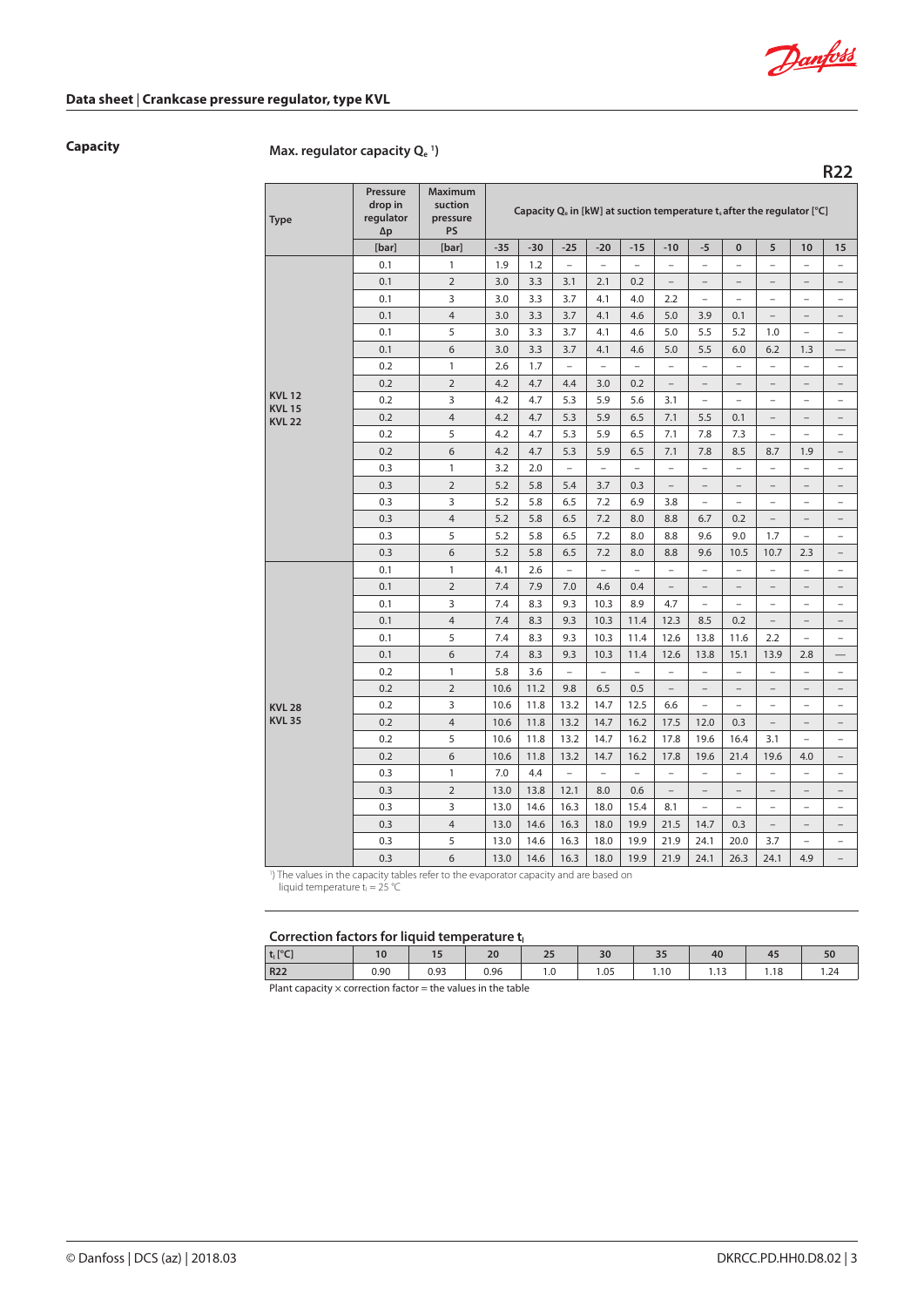

**R134a**

### **Data sheet** | **Crankcase pressure regulator, type KVL**

**Capacity**

# **(continued) Max. regulator capacity Qe <sup>1</sup> )**

**Type Pressure drop in regulator ∆p Maximum suction pressure PS** Capacity Q<sub>e</sub> in [kW] at suction temperature t<sub>s</sub> after the regulator [°C] **[bar] [bar] -30 -25 -20 -15 -10 -5 0 5 10 15 20 KVL 12 KVL 15 KVL 22** 0.1 | 1 | – | – | 1.8 | 1.2 | – | – | – | – | – | – | – 0.1 2 – – 2.9 3.3 3.1 2.2 0.3 – – – – 0.1 3 – – 2.9 3.3 3.7 4.1 4.1 2.4 – – – 0.1 4 – – 2.9 3.3 3.7 4.1 4.6 5.1 4.2 0.7 – 0.1 5 – – 2.9 3.3 3.7 4.1 4.6 5.1 5.6 5.6 1.8 0.1 6 – – 2.9 3.3 3.7 4.2 4.6 5.1 5.6 6.2 6.7 0.2 | 1 | – | – | 2.6 | 1.6 | – | – | – | – | – | – | – 0.2  $\begin{vmatrix} 2 & | & -| & -| & 4.2 & | & 4.7 & | & 4.4 & | & 3.1 & | & 0.4 & | & -| & -| & -| & -| & - \end{vmatrix}$ 0.2 | 3 | – | – | 4.2 | 4.7 | 5.3 | 5.9 | 5.8 | 3.4 | – | – | – 0.2  $\vert$  4  $\vert$  -  $\vert$  -  $\vert$  4.2  $\vert$  4.7  $\vert$  5.3  $\vert$  5.9  $\vert$  6.5  $\vert$  7.2  $\vert$  5.9  $\vert$  0.9  $\vert$  -0.2  $\vert$  5  $\vert$  –  $\vert$  –  $\vert$  4.2  $\vert$  4.7  $\vert$  5.3  $\vert$  5.9  $\vert$  6.5  $\vert$  7.2  $\vert$  7.9  $\vert$  8.0  $\vert$  2.6 0.2 | 6 | – | – | 4.2 | 4.7 | 5.3 | 5.9 | 6.5 | 7.2 | 7.9 | 9.5 | 8.7 0.3 | 1 | – | – | 3.2 | 2.0 | – | – | – | – | – | – | – 0.3  $\vert$  2  $\vert$  –  $\vert$  –  $\vert$  5.2  $\vert$  5.8  $\vert$  5.5  $\vert$  3.8  $\vert$  0.5  $\vert$  –  $\vert$  –  $\vert$  –  $\vert$  – 0.3  $\vert$  3  $\vert$  –  $\vert$  –  $\vert$  5.2  $\vert$  5.8  $\vert$  6.5  $\vert$  7.2  $\vert$  7.1  $\vert$  4.2  $\vert$  –  $\vert$  –  $\vert$  – 0.3  $\vert$  4  $\vert$  –  $\vert$  –  $\vert$  5.2  $\vert$  5.8  $\vert$  6.5  $\vert$  7.2  $\vert$  8.0  $\vert$  8.9  $\vert$  7.3  $\vert$  1.1  $\vert$  – 0.3  $\vert$  5  $\vert$  -  $\vert$  -  $\vert$  5.2  $\vert$  5.8  $\vert$  6.5  $\vert$  7.2  $\vert$  8.0  $\vert$  8.9  $\vert$  9.8  $\vert$  9.8  $\vert$  3.2 0.3  $\vert$  6  $\vert$  -  $\vert$  -  $\vert$  5.8  $\vert$  6.5  $\vert$  7.2  $\vert$  8.0  $\vert$  8.9  $\vert$  9.8  $\vert$  10.7  $\vert$  10.7  $\vert$  11.7 **KVL 28 KVL 35** 0.1 | 1 | – | – | 4.0 | 2.5 | – | – | – | – | – | – | – 0.1 2 – – 7.3 7.8 6.9 4.8 0.6 – – – – 0.1 3 – – 7.3 8.2 9.3 10.3 9.1 5.2 – – – 0.1 | 4 | – | – | 7.3 | 8.2 | 9.3 | 10.3 | 11.5 | 12.7 | 9.2 | 1.4 | – 0.1 | 5 | – | – | 7.3 | 8.2 | 9.3 | 10.3 | 11.5 | 12.7 | 14.0 | 12.6 | 3.9 0.1 | 6 | – | – | 7.3 | 8.2 | 9.3 | 10.3 | 11.5 | 12.7 | 14.0 | 15.4 | 15.3 0.2 | 1 | – | – | 5.6 | 3.5 | – | – | – | – | – | – | – 0.2  $\vert$  2  $\vert$  -  $\vert$  -  $\vert$  10.5  $\vert$  11.1  $\vert$  9.8  $\vert$  6.7  $\vert$  0.9  $\vert$  -  $\vert$  -  $\vert$  -  $\vert$  -0.2  $\vert$  3  $\vert$  –  $\vert$  –  $\vert$  10.5  $\vert$  11.8  $\vert$  13.2  $\vert$  14.7  $\vert$  12.9  $\vert$  7.3  $\vert$  –  $\vert$  –  $\vert$  – 0.2  $\vert$  4  $\vert$  –  $\vert$  –  $\vert$  10.5  $\vert$  11.8  $\vert$  13.2  $\vert$  14.7  $\vert$  16.3  $\vert$  18.1  $\vert$  13.1  $\vert$  2.0  $\vert$   $\vert$   $\vert$ 0.2  $\vert$  5  $\vert$  -  $\vert$  -  $\vert$  10.5 | 11.8 | 13.2 | 14.7 | 16.3 | 18.1 | 19.9 | 17.8 | 5.6 0.2  $\vert$  6  $\vert$  -  $\vert$  -  $\vert$  10.5 | 11.8 | 13.2 | 14.7 | 16.3 | 18.1 | 19.9 | 21.9 | 21.7 0.3 | 1 | – | – | 6.9 | 4.3 | – | – | – | – | – | – | – 0.3  $\begin{vmatrix} 2 \\ 1 \end{vmatrix}$  –  $\begin{vmatrix} -1 \\ -1 \end{vmatrix}$  12.9  $\begin{vmatrix} 13.7 \\ 12.1 \end{vmatrix}$  8.2  $\begin{vmatrix} 1.1 \\ 1.1 \end{vmatrix}$  –  $\begin{vmatrix} -1 \\ -1 \end{vmatrix}$  – 0.3  $\vert$  3  $\vert$  –  $\vert$  –  $\vert$  12.9 | 14.5 | 16.2 | 18.1 | 15.8 | 9.0 | – | – | – 0.3  $\vert$  4  $\vert$  –  $\vert$  –  $\vert$  12.9 | 14.5 | 16.2 | 18.1 | 20.1 | 22.2 | – | – | – 0.3  $\vert$  5  $\vert$  -  $\vert$  -  $\vert$  12.9 | 14.5 | 16.2 | 18.1 | 20.1 | 22.2 | 24.5 | 21.9 | 6.8 0.3  $\vert$  6  $\vert$  -  $\vert$  -  $\vert$  12.9 | 14.5 | 16.2 | 18.1 | 20.1 | 22.2 | 24.5 | 26.6 | 26.6

<sup>1</sup>) The values in the capacity tables refer to the evaporator capacity and are based on

liquid temperature  $t_1 = 25$  °C

#### **Correction factors for liquid temperature to**

| CONCERTIVE RECORD TON INQUISITE CHIPCITAL CHI |      |      |      |     |     |      |      |                         |     |
|-----------------------------------------------|------|------|------|-----|-----|------|------|-------------------------|-----|
| $\mathbf{t}_{\text{L}}$ [°C]                  | 10   |      | 20   | --  | 30  | 35   | 40   | 45                      | ov  |
| R <sub>134a</sub>                             | 0.88 | 0.92 | 0.96 | 1.U | .05 | l.10 | l.16 | $\mathcal{L}$<br>ت که ا | ا ب |
| $-1$                                          |      |      | .    |     |     |      |      |                         |     |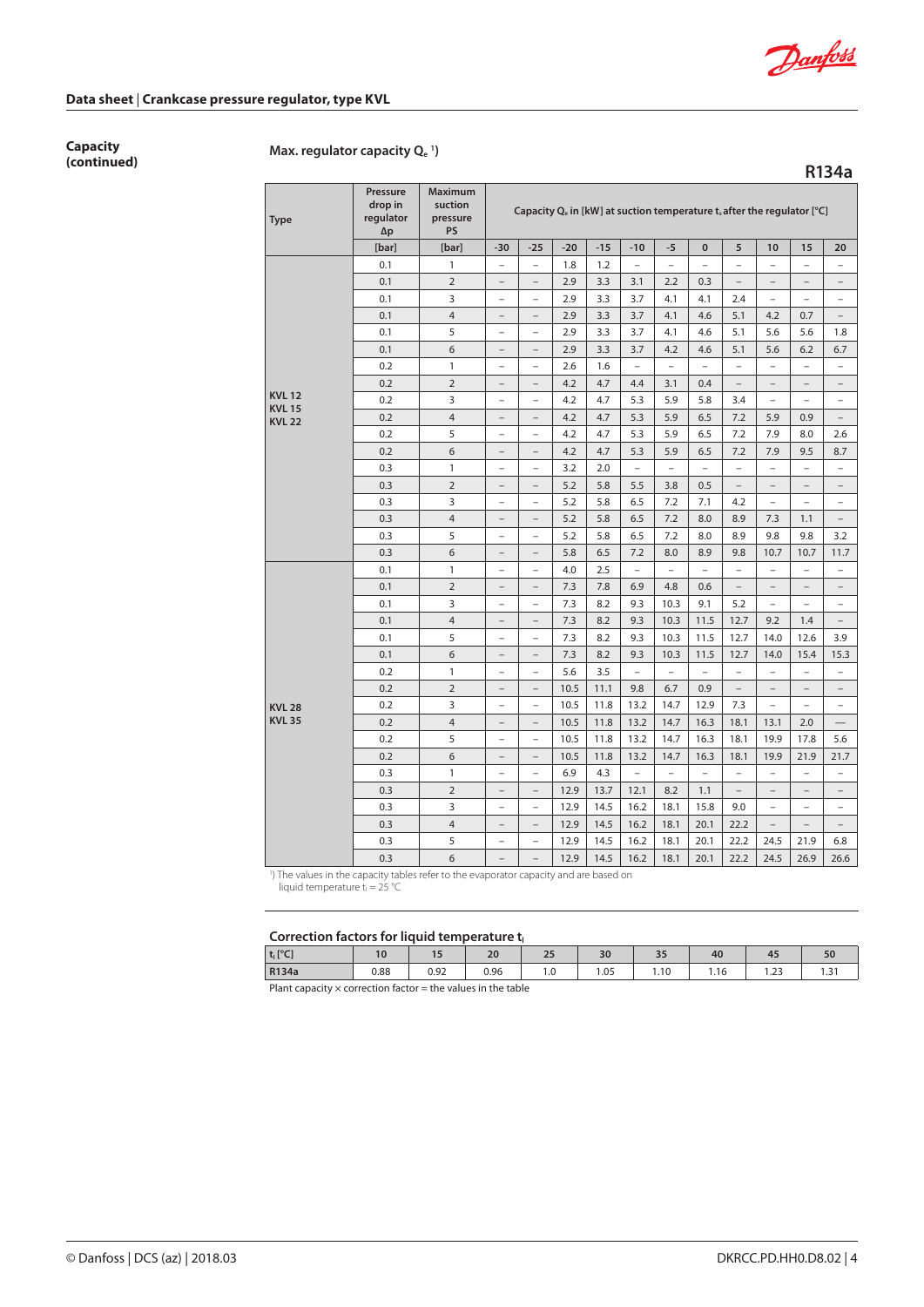

**R404A/R507**

# **Data sheet** | **Crankcase pressure regulator, type KVL**

**Capacity**

# **(continued) Max. regulator capacity Qe <sup>1</sup> )**

| <b>Type</b>                  | Pressure<br>drop in<br>regulator<br>$\Delta p$ | <b>Maximum</b><br>suction<br>pressure<br><b>PS</b> | Capacity Q <sub>e</sub> in [kW] at suction temperature t, after the regulator [°C] |                          |                          |                          |                          |                          |                          |                          |                          |                          |                          |
|------------------------------|------------------------------------------------|----------------------------------------------------|------------------------------------------------------------------------------------|--------------------------|--------------------------|--------------------------|--------------------------|--------------------------|--------------------------|--------------------------|--------------------------|--------------------------|--------------------------|
|                              | [bar]                                          | [bar]                                              | $-35$                                                                              | $-30$                    | $-25$                    | $-20$                    | $-15$                    | $-10$                    | $-5$                     | $\pmb{0}$                | 5                        | 10                       | 15                       |
|                              | 0.1                                            | $\mathbf{1}$                                       | 0.9                                                                                | $\overline{\phantom{0}}$ | $\overline{\phantom{0}}$ | $\overline{a}$           | $\overline{a}$           | $\overline{a}$           | $\overline{\phantom{0}}$ | $\overline{a}$           | $\overline{a}$           | $\overline{\phantom{0}}$ | $\overline{\phantom{0}}$ |
|                              | 0.1                                            | $\overline{2}$                                     | 2.5                                                                                | 2.4                      | 1.7                      | 0.3                      | $\overline{a}$           | $\overline{\phantom{0}}$ | $\overline{\phantom{0}}$ | $\overline{\phantom{0}}$ | $\overline{\phantom{0}}$ | $\overline{\phantom{0}}$ | $\overline{\phantom{0}}$ |
|                              | 0.1                                            | 3                                                  | 2.5                                                                                | 2.9                      | 3.2                      | 3.2                      | 1.9                      | $\overline{a}$           | $\overline{a}$           | $\overline{a}$           | $\overline{a}$           | $\overline{a}$           | $\overline{a}$           |
|                              | 0.1                                            | $\overline{4}$                                     | 2.5                                                                                | 2.9                      | 3.2                      | 3.6                      | 4.0                      | 3.4                      | 0.5                      | $\overline{\phantom{a}}$ | $\overline{a}$           | $\overline{\phantom{0}}$ | $\overline{a}$           |
|                              | 0.1                                            | 5                                                  | 2.5                                                                                | 2.9                      | 3.2                      | 3.6                      | 4.0                      | 4.5                      | 4.5                      | 1.5                      | $\qquad \qquad -$        | $\overline{a}$           | $\overline{a}$           |
|                              | 0.1                                            | 6                                                  | 2.5                                                                                | 2.9                      | 3.2                      | 3.6                      | 4.0                      | 4.5                      | 4.9                      | 5.5                      | 2.1                      | $\overline{a}$           | $\overline{a}$           |
|                              | 0.2                                            | $\mathbf{1}$                                       | 1.3                                                                                | $\overline{\phantom{0}}$ | $\overline{\phantom{0}}$ | $\overline{\phantom{0}}$ | $\overline{\phantom{0}}$ | $\overline{a}$           | $\overline{a}$           | $\overline{\phantom{0}}$ | $\overline{\phantom{0}}$ | $\overline{\phantom{a}}$ | $\qquad \qquad -$        |
|                              | 0.2                                            | $\overline{2}$                                     | 3.6                                                                                | 3.4                      | 2.5                      | 0.4                      | $\qquad \qquad -$        | $\overline{a}$           | $\overline{\phantom{0}}$ | $\overline{\phantom{0}}$ | $\overline{a}$           | $\overline{a}$           | $\overline{\phantom{0}}$ |
| <b>KVL12</b><br><b>KVL15</b> | 0.2                                            | 3                                                  | 3.6                                                                                | 4.0                      | 4.6                      | 4.5                      | 2.7                      | $\overline{\phantom{0}}$ | $\qquad \qquad -$        | $\overline{\phantom{0}}$ | $\overline{a}$           | $\overline{a}$           | $\overline{\phantom{0}}$ |
| <b>KVL 22</b>                | 0.2                                            | $\overline{4}$                                     | 3.6                                                                                | 4.0                      | 4.6                      | 5.1                      | 5.7                      | 4.8                      | 0.8                      |                          | $\overline{\phantom{0}}$ |                          | $\overline{\phantom{0}}$ |
|                              | 0.2                                            | 5                                                  | 3.6                                                                                | 4.0                      | 4.6                      | 5.1                      | 5.7                      | 6.3                      | 6.4                      | 2.2                      | $\overline{\phantom{0}}$ | $\overline{a}$           | $\overline{a}$           |
|                              | 0.2                                            | 6                                                  | 3.6                                                                                | 4.0                      | 4.6                      | 5.1                      | 5.7                      | 6.3                      | 7.0                      | 7.8                      | 2.9                      | $\overline{\phantom{0}}$ | $\overline{\phantom{0}}$ |
|                              | 0.3                                            | $\mathbf{1}$                                       | 1.6                                                                                | $\overline{\phantom{0}}$ | $\overline{\phantom{0}}$ | $\overline{a}$           | $\overline{a}$           | $\overline{a}$           | $\overline{a}$           | $\overline{\phantom{a}}$ | $\overline{a}$           | $\overline{a}$           | $\overline{\phantom{a}}$ |
|                              | 0.3                                            | $\overline{2}$                                     | 4.4                                                                                | 4.2                      | 3.0                      | 0.4                      | $\overline{\phantom{0}}$ | $\overline{a}$           | $\qquad \qquad -$        | $\overline{a}$           | $\qquad \qquad -$        | $\qquad \qquad -$        | $\qquad \qquad -$        |
|                              | 0.3                                            | 3                                                  | 4.4                                                                                | 5.0                      | 5.6                      | 5.6                      | 3.3                      | $\overline{a}$           | $\overline{\phantom{0}}$ | $\overline{a}$           | $\overline{\phantom{0}}$ | $\overline{\phantom{a}}$ | $\overline{\phantom{a}}$ |
|                              | 0.3                                            | $\overline{4}$                                     | 4.4                                                                                | 5.0                      | 5.6                      | 6.3                      | 7.0                      | 5.9                      | 1.0                      | $\overline{a}$           | $\qquad \qquad -$        | $\qquad \qquad -$        | $\overline{\phantom{a}}$ |
|                              | 0.3                                            | 5                                                  | 4.4                                                                                | 5.0                      | 5.6                      | 6.3                      | 7.0                      | 7.8                      | 7.8                      | 2.6                      | $\overline{\phantom{0}}$ | $\overline{\phantom{a}}$ | $\overline{a}$           |
|                              | 0.3                                            | 6                                                  | 4.4                                                                                | 5.0                      | 5.6                      | 6.3                      | 7.0                      | 7.8                      | 8.6                      | 9.6                      | 3.5                      | $\overline{a}$           | $\overline{\phantom{0}}$ |
|                              | 0.1                                            | $\mathbf{1}$                                       | 2.0                                                                                | $\overline{\phantom{0}}$ | $\overline{\phantom{a}}$ | $\overline{\phantom{0}}$ | $\overline{a}$           | $\overline{a}$           | $\overline{a}$           | $\overline{a}$           | $\overline{\phantom{0}}$ | $\overline{a}$           | $\overline{a}$           |
|                              | 0.1                                            | $\overline{2}$                                     | 5.9                                                                                | 5.4                      | 3.7                      | 0.5                      | $\qquad \qquad -$        | $\qquad \qquad -$        | $\overline{\phantom{a}}$ | $\overline{\phantom{0}}$ | $\qquad \qquad -$        | $\qquad \qquad -$        | $\overline{\phantom{a}}$ |
|                              | 0.1                                            | 3                                                  | 6.2                                                                                | 7.1                      | 8.0                      | 7.2                      | 4.2                      | $\overline{a}$           | $\overline{a}$           | $\overline{\phantom{0}}$ | $\overline{\phantom{0}}$ | $\overline{\phantom{0}}$ | $\overline{\phantom{0}}$ |
|                              | 0.1                                            | $\overline{4}$                                     | 6.2                                                                                | 7.1                      | 8.0                      | 9.1                      | 10.0                     | 7.4                      | 1.2                      | $\overline{a}$           | $\overline{\phantom{0}}$ | $\overline{\phantom{0}}$ | $\overline{\phantom{0}}$ |
|                              | 0.1                                            | 5                                                  | 6.2                                                                                | 7.1                      | 8.0                      | 9.1                      | 10.0                     | 11.2                     | 10.1                     | 3.3                      | $\overline{\phantom{0}}$ | $\overline{a}$           | $\overline{a}$           |
|                              | 0.1                                            | 6                                                  | 6.2                                                                                | 7.1                      | 8.0                      | 9.1                      | 10.0                     | 11.2                     | 12.4                     | 12.4                     | 4.4                      | $\qquad \qquad -$        | $\overline{\phantom{0}}$ |
|                              | 0.2                                            | $\mathbf{1}$                                       | 2.7                                                                                | $\overline{\phantom{0}}$ | $\overline{a}$           | $\overline{a}$           | $\overline{a}$           | $\overline{a}$           | $\overline{a}$           | $\overline{a}$           | $\overline{a}$           | $\overline{a}$           | $\overline{a}$           |
|                              | 0.2                                            | $\overline{2}$                                     | 8.4                                                                                | 7.6                      | 5.4                      | 0.9                      | $\overline{a}$           |                          | $\overline{a}$           |                          | $\overline{\phantom{0}}$ |                          | $\overline{\phantom{0}}$ |
| <b>KVL 28</b>                | 0.2                                            | 3                                                  | 8.9                                                                                | 10.1                     | 11.4                     | 10.3                     | 5.9                      |                          | $\overline{\phantom{a}}$ | $\overline{\phantom{0}}$ | $\overline{\phantom{0}}$ | $\overline{\phantom{0}}$ | $\overline{\phantom{0}}$ |
| <b>KVL 35</b>                | 0.2                                            | $\overline{4}$                                     | 8.9                                                                                | 10.1                     | 11.4                     | 12.9                     | 14.3                     | 10.6                     | 1.7                      | $\qquad \qquad -$        | $\overline{\phantom{0}}$ | $\overline{\phantom{0}}$ | $\overline{\phantom{0}}$ |
|                              | 0.2                                            | 5                                                  | 8.9                                                                                | 10.1                     | 11.4                     | 12.9                     | 14.3                     | 15.9                     | 14.4                     | 4.6                      | $\overline{\phantom{0}}$ | $\overline{\phantom{0}}$ | $\qquad \qquad -$        |
|                              | 0.2                                            | 6                                                  | 8.9                                                                                | 10.1                     | 11.4                     | 12.9                     | 14.3                     | 15.9                     | 17.5                     | 17.6                     | 6.3                      | $\overline{\phantom{a}}$ | $\overline{\phantom{a}}$ |
|                              | 0.3                                            | $\mathbf{1}$                                       | 3.4                                                                                | $\overline{\phantom{0}}$ | $\overline{\phantom{0}}$ | $\overline{\phantom{0}}$ | $\overline{\phantom{0}}$ | $\qquad \qquad -$        | $\qquad \qquad -$        | $\overline{\phantom{0}}$ | $\qquad \qquad -$        | $\qquad \qquad -$        | $\qquad \qquad -$        |
|                              | 0.3                                            | $\overline{2}$                                     | 10.4                                                                               | 9.3                      | 6.5                      | 1.1                      | $\overline{a}$           | $\overline{a}$           | $\overline{a}$           | $\overline{\phantom{0}}$ | $\overline{a}$           | $\overline{\phantom{0}}$ | $\overline{\phantom{a}}$ |
|                              | 0.3                                            | 3                                                  | 10.9                                                                               | 12.5                     | 14.0                     | 12.5                     | 7.2                      | $\overline{a}$           | $\overline{\phantom{0}}$ | $\overline{a}$           | $\overline{a}$           | $\overline{a}$           | $\overline{\phantom{a}}$ |
|                              | 0.3                                            | $\overline{4}$                                     | 10.9                                                                               | 12.5                     | 14.0                     | 15.8                     | 17.6                     | 13.0                     | 2.1                      | $\overline{\phantom{0}}$ | $\overline{a}$           | $\overline{a}$           | $\overline{\phantom{0}}$ |
|                              | 0.3                                            | 5                                                  | 10.9                                                                               | 12.5                     | 14.0                     | 15.8                     | 17.6                     | 19.6                     | 17.7                     | 5.6                      | $\qquad \qquad -$        | $\qquad \qquad -$        | $\qquad \qquad -$        |
|                              | 0.3                                            | 6                                                  | 10.9                                                                               | 12.5                     | 14.0                     | 15.8                     | 17.6                     | 19.6                     | 21.6                     | 21.7                     | 7.7                      | $\overline{a}$           | $\overline{\phantom{a}}$ |

<sup>1</sup>) The values in the capacity tables refer to the evaporator capacity and are based on

liquid temperature  $t_1 = 25$  °C

#### Correction factors for liquid temperature to

|            | correction nactors for inguia temperature q |      |      |                  |     |                      |     |      |              |  |  |  |  |
|------------|---------------------------------------------|------|------|------------------|-----|----------------------|-----|------|--------------|--|--|--|--|
| $t_1$ [°C] |                                             |      | 20   | $\sim$ $-$<br>دے | 30  | $\sim$ $\sim$<br>ر ر | 40  | 45   | Dυ           |  |  |  |  |
| R404A/R507 | 0.84                                        | 0.89 | 0.94 | 1.0              | .07 | 1.16                 | .26 | 1.40 | $ -$<br>، ب. |  |  |  |  |
| $-1$<br>.  | $\sim$ 4.1                                  |      | .    |                  |     |                      |     |      |              |  |  |  |  |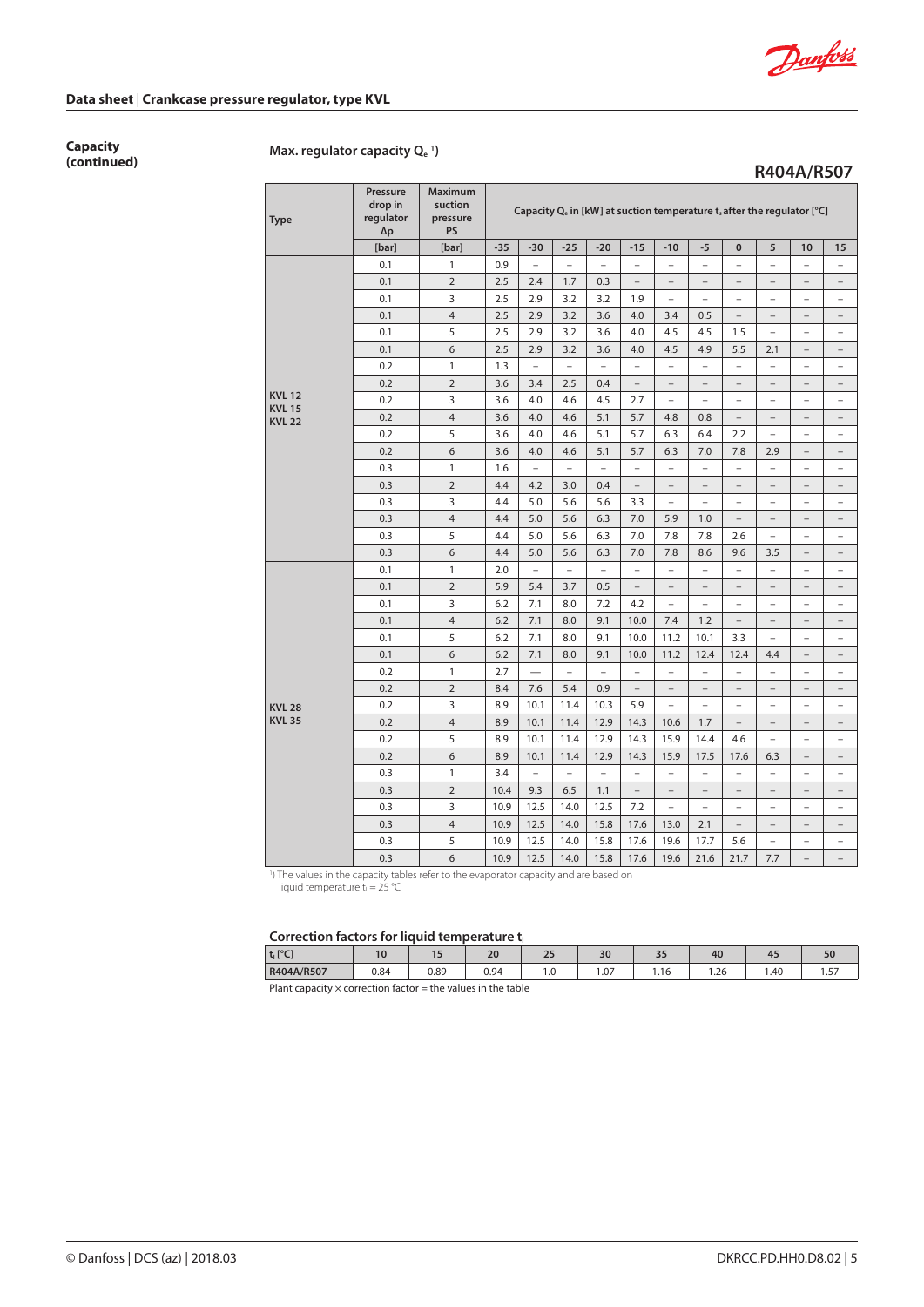

**R407C**

### **Data sheet** | **Crankcase pressure regulator, type KVL**

**Capacity**

# **(continued) Max. regulator capacity Qe <sup>1</sup> )**

**Type Pressure drop in regulator ∆p Maximum suction pressure PS** Capacity Q<sub>e</sub> in [kW] at suction temperature t<sub>s</sub> after the regulator [°C] **[bar] [bar] -35 -30 -25 -20 -15 -10 -5 0 5 10 15 KVL 12 KVL 15 KVL 22** 0.1 | 1 | 1.6 | 1.0 | - | - | - | - | - | - | - | -0.1 | 2 | 2.5 | 2.8 | 2.7 | 1.9 | 0.2 | – | – | – | – | – | – 0.1 3 2.5 2.8 3.2 3.6 3.6 2.0 – – – – – 0.1 4 2.5 2.8 3.2 3.6 4.1 4.6 3.6 0.1 – – – 0.1 5 2.5 2.8 3.2 3.6 4.1 4.6 5.1 4.9 1.0 – – 0.1 | 6 | 2.5 | 2.8 | 3.2 | 3.6 | 4.1 | 4.6 | 5.1 | 5.6 | 6.0 | 1.3 | -0.2 | 1 | 2.2 | 1.5 | - | - | - | - | - | - | - | - | -0.2 2 3.5 4.0 3.8 2.7 0.2 – – – – – – 0.2  $\vert$  3  $\vert$  3.5  $\vert$  4.0  $\vert$  4.6  $\vert$  5.3  $\vert$  5.0  $\vert$  2.9  $\vert$  -  $\vert$  -  $\vert$  -  $\vert$  -  $\vert$  -0.2  $\vert$  4  $\vert$  3.5  $\vert$  4.0  $\vert$  4.6  $\vert$  5.3  $\vert$  5.9  $\vert$  6.5  $\vert$  5.1  $\vert$  0.1  $\vert$  -  $\vert$  -  $\vert$  -0.2  $\vert$  5  $\vert$  3.5  $\vert$  4.0  $\vert$  4.6  $\vert$  5.3  $\vert$  5.9  $\vert$  6.5  $\vert$  7.3  $\vert$  6.9  $\vert$  -  $\vert$  -  $\vert$  -0.2 6 3.5 4.0 4.6 5.3 5.9 6.5 7.3 8.0 8.4 1.8 – 0.3 | 1 | 2.7 | 1.7 | – | – | – | – | – | – | – | – | – 0.3 2 4.4 5.0 4.7 3.3 0.3 – – – – – – 0.3 3 4.4 5.0 5.7 6.4 6.2 3.5 – – – – – 0.3 4 4.4 5.0 5.7 6.4 7.2 8.1 6.2 0.2 – – – 0.3  $\begin{array}{|c|c|c|c|c|c|c|c|c|} \hline \end{array}$  5.0  $\begin{array}{|c|c|c|c|c|c|c|c|c|} \hline \end{array}$  5.7 | 6.4 | 7.2 | 8.1 | 8.9 | 8.5 | 1.6 | - | -0.3 6  $\begin{array}{|c|c|c|c|c|c|c|c|c|} \hline \end{array}$  6.4  $\begin{array}{|c|c|c|c|c|c|c|c|c|} \hline \end{array}$  6.4  $\begin{array}{|c|c|c|c|c|c|c|c|} \hline \end{array}$  6.4  $\begin{array}{|c|c|c|c|c|c|c|c|} \hline \end{array}$  6.4  $\begin{array}{|c|c|c|c|c|c|c|c|} \hline \end{array}$  6.4  $\begin{array}{|c|c|c|c|c|c|c|$ **KVL 28 KVL 35** 0.1 | 1 | 3.4 | 2.2 | - | - | - | - | - | - | - | -0.1 | 2 | 6.2 | 6.8 | 6.1 | 4.1 | 0.4 | – | – | – | – | – | – 0.1 3 6.2 7.1 8.1 9.2 8.0 4.3 – – – – – 0.1 4 6.2 7.1 8.1 9.2 10.3 11.3 7.9 0.2 – – – 0.1  $\begin{array}{|c|c|c|c|c|c|c|c|c|} \hline \end{array}$  5  $\begin{array}{|c|c|c|c|c|c|c|c|c|} \hline \end{array}$  6.2  $\begin{array}{|c|c|c|c|c|c|c|c|c|} \hline \end{array}$  8.1  $\begin{array}{|c|c|c|c|c|c|c|c|} \hline \end{array}$  11.6  $\begin{array}{|c|c|c|c|c|c|c|c|} \hline \end{array}$  10.9  $\begin{array}{|c|c|c|c|c|c|c|$ 0.1  $\begin{array}{|c|c|c|c|c|c|c|c|c|} \hline \end{array}$  6  $\begin{array}{|c|c|c|c|c|c|c|c|c|} \hline \end{array}$  6.2 | 7.1 | 8.1 | 9.2 | 10.3 | 11.6 | 12.8 | 14.2 | 13.3 | 2.7 | -0.2 | 1 | 4.9 | 3.1 | – | – | – | – | – | – | – | – | – 0.2 2 8.9 9.6 8.5 5.8 0.2 – – – – – – 0.2 3 8.9 10.1 11.5 13.1 11.3 6.1 – – – – – 0.2 4 8.9 10.1 11.5 13.1 14.6 16.1 11.2 0.3 – – – 0.2 5 8.9 10.1 11.5 13.1 14.6 16.4 18.2 15.4 3.0 – – 0.2 6 8.9 10.1 11.5 13.1 14.6 16.4 18.2 20.1 18.8 3.9 – 0.3 | 1 | 5.9 | 3.8 | – | – | – | – | – | – | – | – | – 0.3  $\vert$  2  $\vert$  10.9  $\vert$  11.9  $\vert$  10.5  $\vert$  7.1  $\vert$  0.5  $\vert$  -  $\vert$  -  $\vert$  -  $\vert$  -  $\vert$  -  $\vert$  -0.3  $\vert$  3 | 10.9 | 12.6 | 14.2 | 16.0 | 13.9 | 7.5 | – | – | – | – | – 0.3  $\vert$  4 | 10.9 | 12.6 | 14.2 | 16.0 | 17.9 | 19.8 | 13.7 | 0.3 | - | - | -0.3  $\vert$  5  $\vert$  10.9 | 12.6 | 14.2 | 16.0 | 17.9 | 20.1 | 22.4 | 18.8 | 3.6 | - | -0.3 6 10.9 12.6 14.2 16.0 17.9 20.1 22.4 24.7 23.1 4.8 –

1 ) The values in the capacity tables refer to the evaporator capacity and are based on

liquid temperature  $t_1 = 25$  °C

#### Correction factors for liquid temperature to

| ---------  | -------  |                      |                     |                     |     |              |                |                     |                     |
|------------|----------|----------------------|---------------------|---------------------|-----|--------------|----------------|---------------------|---------------------|
| $t_1$ [°C] | 10<br>ιu | $\sim$ $\sim$<br>. . | 20                  | $\sim$ $\sim$<br>رے | 30  | $\sim$<br>-- | 4 <sub>0</sub> | $\sim$ $\sim$<br>4. | $-0$<br>ov          |
| R407C      | 0.88     | 0.91                 | n 95<br><b>U.JJ</b> | 1.0                 | .05 | - -<br>.     | . 18           | $\sim$<br>1.ZG      | $\sim$ $-$<br>ر ر., |
| $-1$       | $\sim$   |                      | .                   |                     |     |              |                |                     |                     |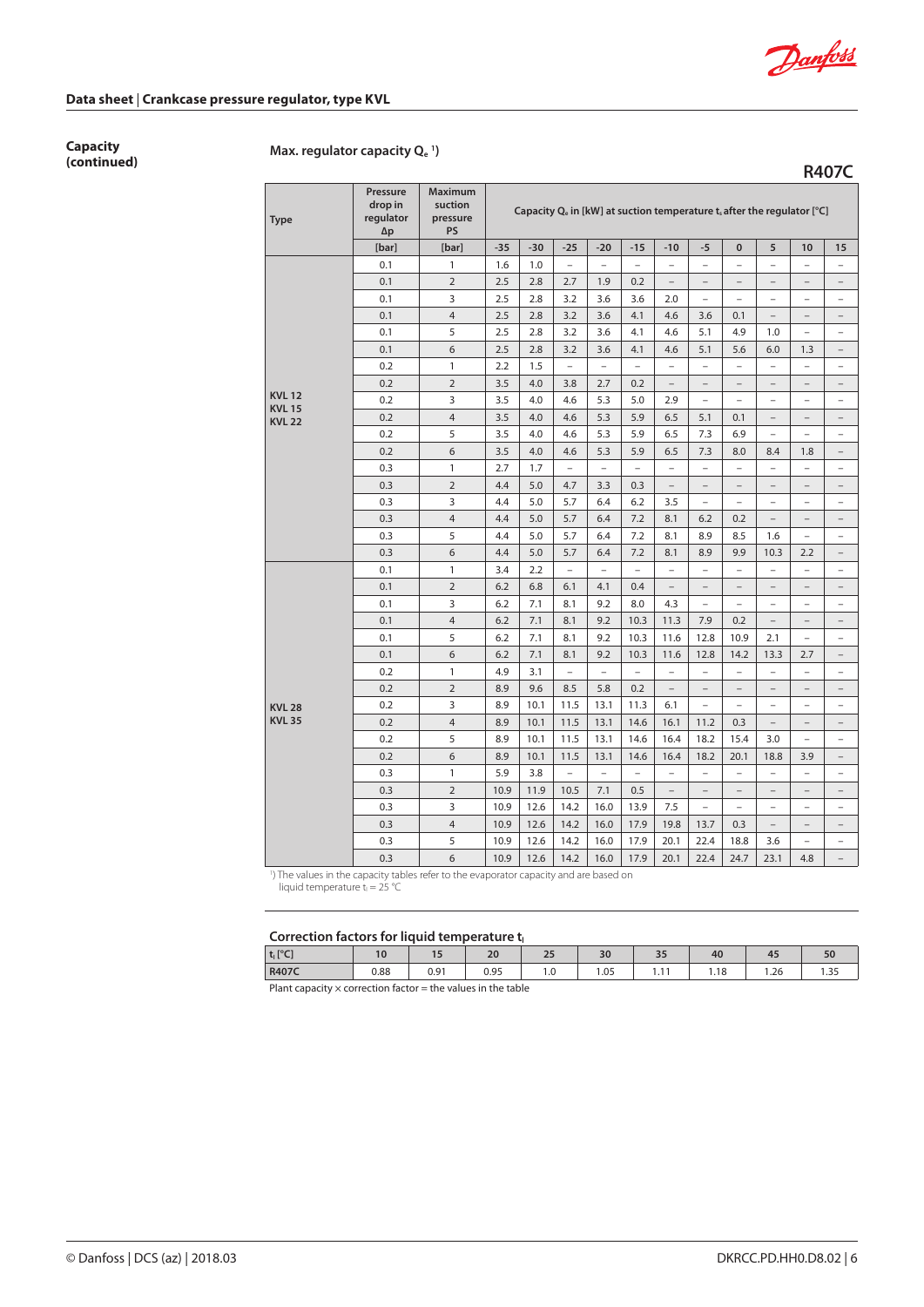

| <b>Sizing</b>          | For optimum performance, it is important to<br>select a KVL valve according to system conditions<br>and application.                                                                                                                                                                                                               | The following data must be used when sizing a<br>KVI valve:<br>• Refrigerant<br>• Evaporator capacity: Qe in [kW]<br>• Liquid temperature ahead of expansion valve:<br>$t_i$ in $[^{\circ}C]$<br>• Suction temperature ahead of compressor:<br>$t_{s}$ in [ $^{\circ}$ C]<br>• Maximum suction pressure after the regulator:<br>PS in [bar]<br>• Connection type: flare or solder<br>• Connection size in [in.] or [mm] |
|------------------------|------------------------------------------------------------------------------------------------------------------------------------------------------------------------------------------------------------------------------------------------------------------------------------------------------------------------------------|-------------------------------------------------------------------------------------------------------------------------------------------------------------------------------------------------------------------------------------------------------------------------------------------------------------------------------------------------------------------------------------------------------------------------|
| <b>Valve selection</b> | Example<br>When selecting the appropriate valve it may<br>be necessary to convert the actual evaporator<br>capacity using a correction factor.<br>This is required when your system conditions are<br>different than the table conditions.<br>The selection is also dependant on the<br>acceptable pressure drop across the valve. | The following example illustrates how this is<br>done:<br>• Refrigerant: R404A<br>Evaporating capacity: 4.0 kW<br>• Liquid temperature ahead of expansion valve:<br>$35^{\circ}$ C<br>• Suction temperature ahead of compressor:<br>$-25$ °C<br>• Maximum suction pressure after the regulator:<br>3.8 bar $\sim$ -7 °C<br>• Connectiontype: solder<br>• Connection size: $5\frac{1}{8}$ in.                            |

#### **Step 1**

Determine the correction factor for liquid temperature  $t_{\parallel}$  ahead of expansion valve.

From the correction factors table (see below) the correction factor for a liquid temperature at 35 °C (R404A) corresponds to a factor of 1.16.

#### Correction factors for liquid temperature to

| $t_1[^{\circ}C]$ | 10   | 15   | 20   | 25  | 30    | 35   | 40   | 45   | 50   |
|------------------|------|------|------|-----|-------|------|------|------|------|
| R134a            | 0.88 | 0.92 | 0.96 | 1.0 | 05. ا | 1.10 | 1.16 | 1.23 | 1.31 |
| <b>R22</b>       | 0.90 | 0.93 | 0.96 | 1.0 | 1.05  | 1.10 | 1.13 | 1.18 | 1.24 |
| R404A/R507       | 0.84 | 0.89 | 0.94 | 1.0 | 1.07  | 1.16 | .26  | 1.40 | 1.57 |
| <b>R407C</b>     | 0.88 | 0.91 | 0.95 | 1.0 | 1.05  | 1.11 | 1.18 | 1.26 | 1.35 |

#### **Step 2**

Corrected evaporator capacity is:  $Q_e = 4.0 \times 1.16 = 4.64$  kW

#### **Step 3**

Now select the capacity table for R404A and choose the column with a suction temperature of -25 °C.

Using the corrected replacement capacity, select a valve that provides an equivalent or greater capacity than required.

KVL 12 / KVL 15 / KVL 22 delivers a capacity of 4.6 kW at a pressure drop of 0.2 bar across the valve and 5.6 kW at a pressure drop of 0.3 bar across the valve. Based on the required connection size of 5 ⁄8 in. the KVL 15 valve is the proper selction for this example.

## **Step 4**

KVL 15, 5 ⁄8 in. solder connection: code no. **034L0049**, see ordering table.

© Danfoss | DCS (az) | 2018.03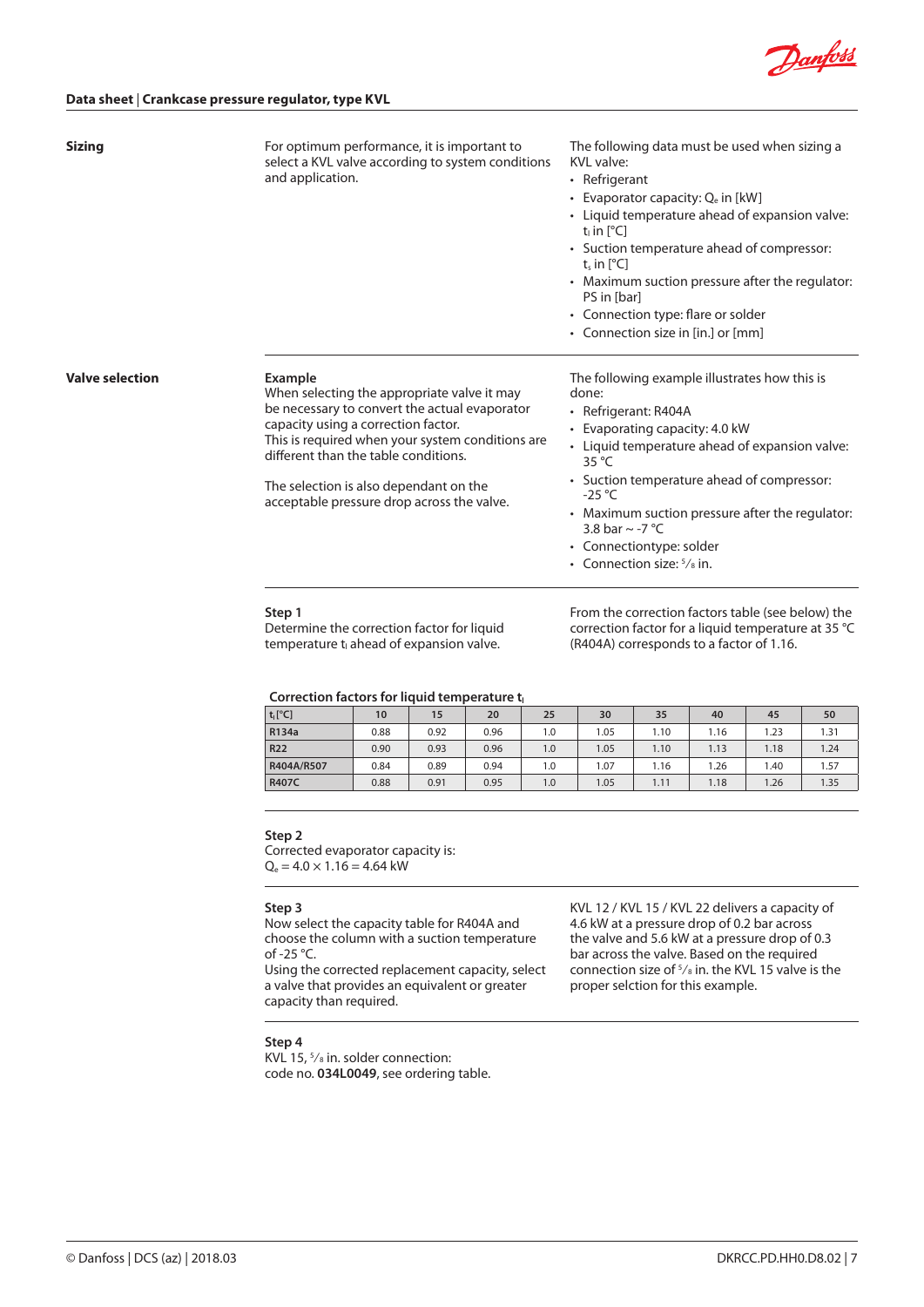

## **Data sheet** | **Crankcase pressure regulator, type KVL**

# **Design / Function KVL**



1. Protective cap

- 2. Gasket
- 3. Setting screw
- 4. Main spring
- 5. Valve body
- 6. Equalization bellows
- 7. Valve plate
- 8. Valve seat
- 9. Damping device

The Crankcase pressure regulator type KVL opens at pressure fall on the outlet side, i.e. when the suction pressure ahead of the compressor drops below the set value.

The KVL only regulates based on the outlet pressure. Pressure variations on the inlet side of the regulator do not affect the degree of opening since the KVL is equipped with an equalization bellows (6).

This bellows has an effective area corresponding to that of the valve seat.

The regulator is also equipped with an effective damping device (9) against pulsations, which normally occur in a refrigeration plant. The damping device helps to ensure long life of the regulator without impairing regulation accuracy.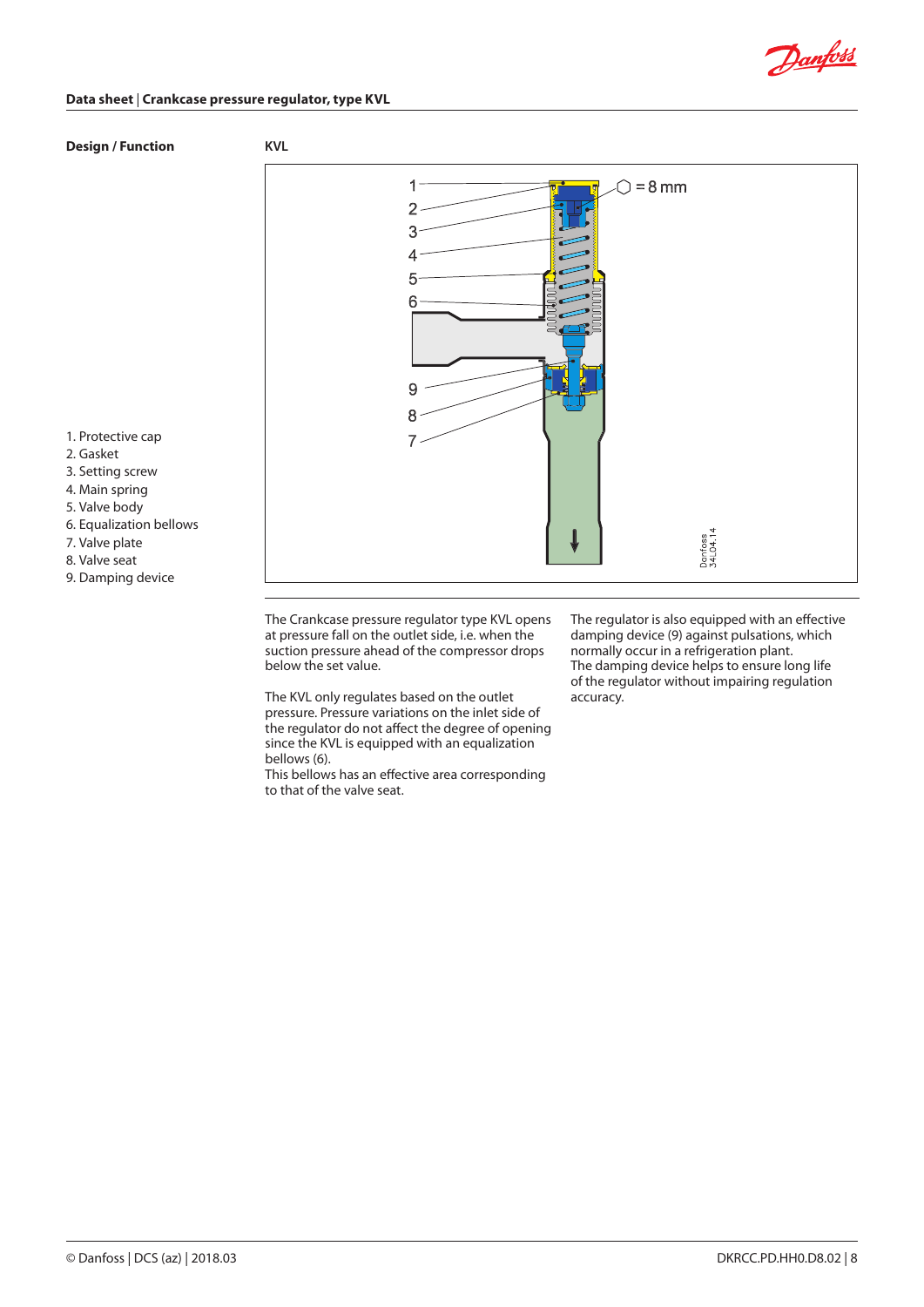

## **Data sheet** | **Crankcase pressure regulator, type KVL**

# **P-band and Offset Example with 4 bar setting**



## **Proportional band**

The p-band is defined as the difference between the pressure at which the valve plate starts to open (set point) and the pressure at which the valve is completely open.

#### **Example**

If the valve is set to open at 4 bar and the valve p-band is 2 bar, the valve will give maximum capacity when the outlet pressure reaches 2 bar.

### **Offset**

The offset is defined as the difference between the pressure at which the valve plate starts to open (set point) and the pressure at which the valve reaches the necessary opening for the actual load.

#### **The offset is always a part of the p-band**

Because optimal function of a refrigeration plant is best reached with fully open KVL, the term offset is normally not used in connection with the KVL valve.